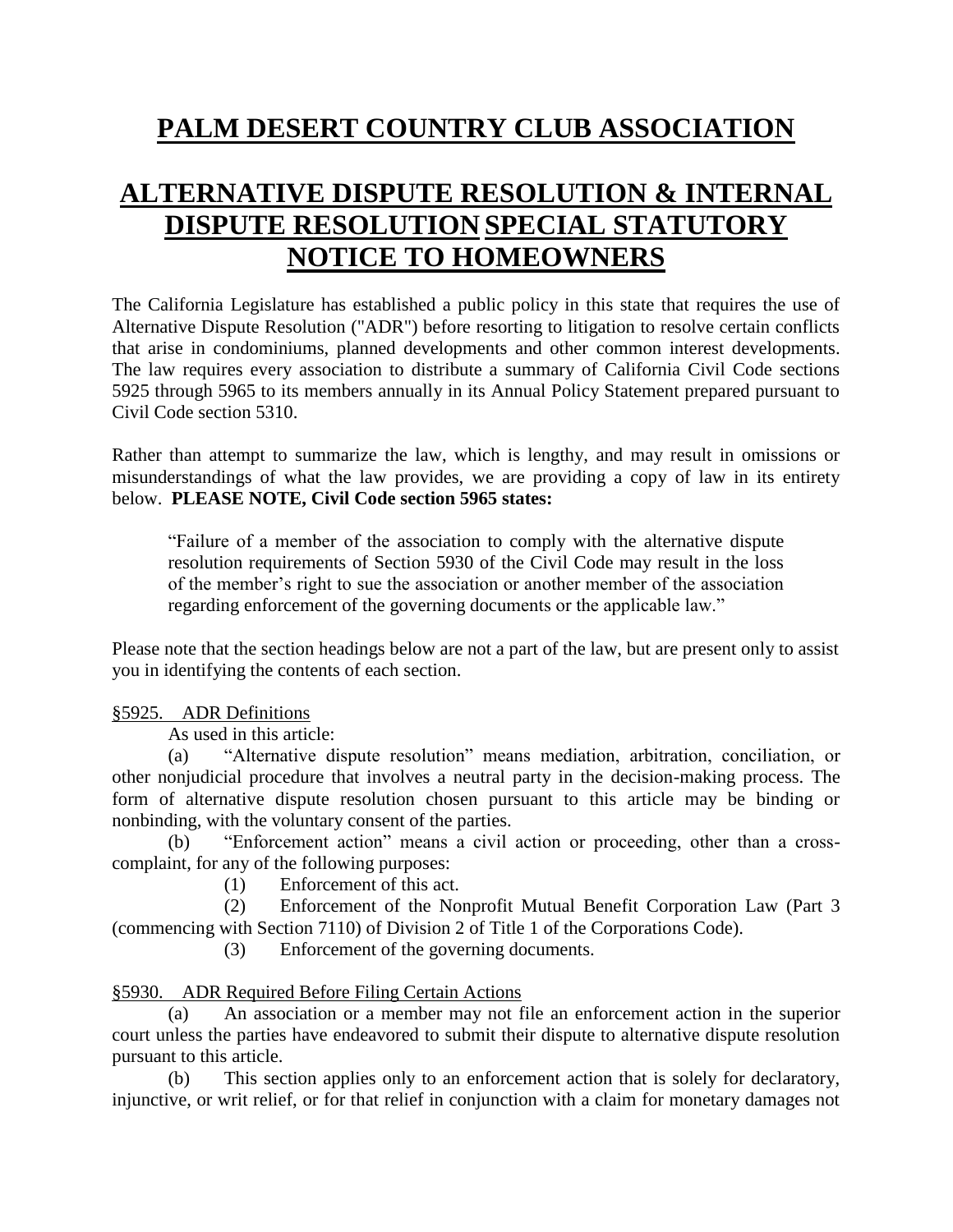in excess of the jurisdictional limits stated in Sections 116.220 and 116.221 of the Code of Civil Procedure.

(c) This section does not apply to a small claims action.

(d) Except as otherwise provided by law, this section does not apply to an assessment dispute.

#### §5935. Initiating ADR by Request for Resolution

(a) Any party to a dispute may initiate the process required by Section 5930 by serving on all other parties to the dispute a Request for Resolution. The Request for Resolution shall include all of the following:

(1) A brief description of the dispute between the parties.

(2) A request for alternative dispute resolution.

(3) A notice that the party receiving the Request for Resolution is required to respond within 30 days of receipt or the request will be deemed rejected.

(4) If the party on whom the request is served is the member, a copy of this article.

(b) Service of the Request for Resolution shall be by personal delivery, first-class mail, express mail, facsimile transmission, or other means reasonably calculated to provide the party on whom the request is served actual notice of the request.

(c) A party on whom a Request for Resolution is served has 30 days following service to accept or reject the request. If a party does not accept the request within that period, the request is deemed rejected by the party.

#### §5940. Time for Completing ADR Process and Cost Splitting

(a) If the party on whom a Request for Resolution is served accepts the request, the parties shall complete the alternative dispute resolution within 90 days after the party initiating the request receives the acceptance, unless this period is extended by written stipulation signed by both parties.

(b) Chapter 2 (commencing with Section 1115) of Division 9 of the Evidence Code applies to any form of alternative dispute resolution initiated by a Request for Resolution under this article, other than arbitration.

(c) The costs of the alternative dispute resolution shall be borne by the parties.

### §5945. Effect of ADR on Statutes of Limitation

If a Request for Resolution is served before the end of the applicable time limitation for commencing an enforcement action, the time limitation is tolled during the following periods:

(a) The period provided in Section 5935 for response to a Request for Resolution.

(b) If the Request for Resolution is accepted, the period provided by Section 5940 for completion of alternative dispute resolution, including any extension of time stipulated to by the parties pursuant to Section 5940.

§5950. Filing ADR Certificate when Filing Court Action

(a) At the time of commencement of an enforcement action, the party commencing the action shall file with the initial pleading a certificate stating that one or more of the following conditions are satisfied: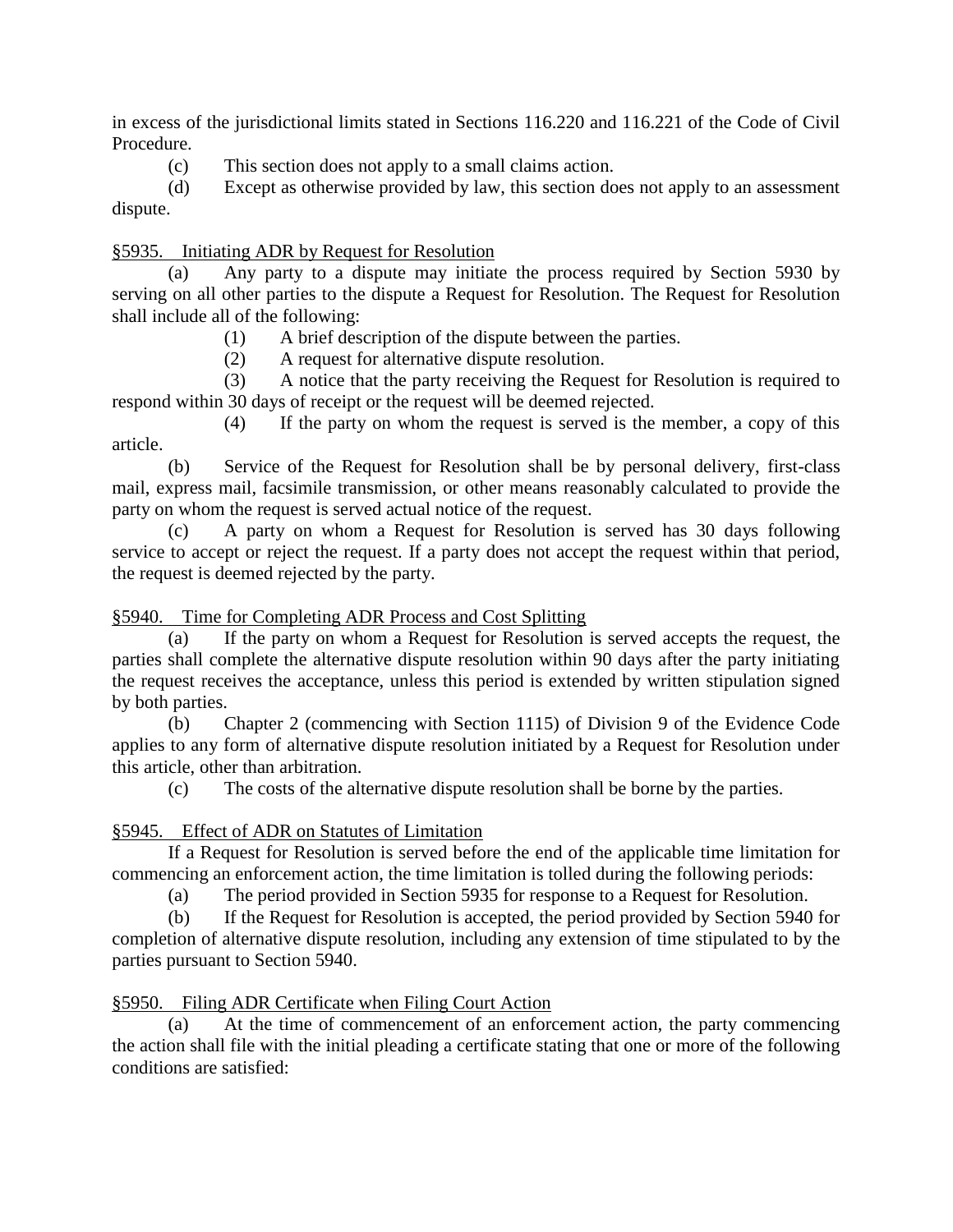(1) Alternative dispute resolution has been completed in compliance with this

article.

(2) One of the other parties to the dispute did not accept the terms offered for alternative dispute resolution.

(3) Preliminary or temporary injunctive relief is necessary.

(b) Failure to file a certificate pursuant to subdivision (a) is grounds for a demurrer or a motion to strike unless the court finds that dismissal of the action for failure to comply with this article would result in substantial prejudice to one of the parties.

## §5955. Referral to ADR and Stay of Court Action by Stipulation

(a) After an enforcement action is commenced, on written stipulation of the parties, the matter may be referred to alternative dispute resolution. The referred action is stayed. During the stay, the action is not subject to the rules implementing subdivision (c) of Section 68603 of the Government Code.

(b) The costs of the alternative dispute resolution shall be borne by the parties.

## §5960. Refusal to Participate in ADR; Effect on Award of Fees and Costs

In an enforcement action in which attorney's fees and costs may be awarded, the court, in determining the amount of the award, may consider whether a party's refusal to participate in alternative dispute resolution before commencement of the action was reasonable.

### §5965. Annual Disclosure of ADR Procedures to Members

(a) An association shall annually provide its members a summary of the provisions of this article that specifically references this article. The summary shall include the following language:

"Failure of a member of the association to comply with the alternative dispute resolution requirements of Section 5930 of the Civil Code may result in the loss of the member's right to sue the association or another member of the association regarding enforcement of the governing documents or the applicable law."

(b) The summary shall be included in the annual policy statement prepared pursuant to Section 5310.

## **Internal Dispute Resolution Process**

The Association Board reserves its right to draft and provide its own Internal Dispute Resolution ("IDR") process, consistent with the requirements set forth in Civil Code §§ 5900-5910. Until such time as the Board adopts a different internal dispute resolution process, the statutory procedure set forth in Civil Code §5915 below shall apply.

### **§5915. Default IDR Procedure**

(a) This section applies to an association that does not otherwise provide a fair, reasonable, and expeditious dispute resolution procedure. The procedure provided in this section is fair, reasonable, and expeditious, within the meaning of this article.

(b) Either party to a dispute within the scope of this article may invoke the following procedure: